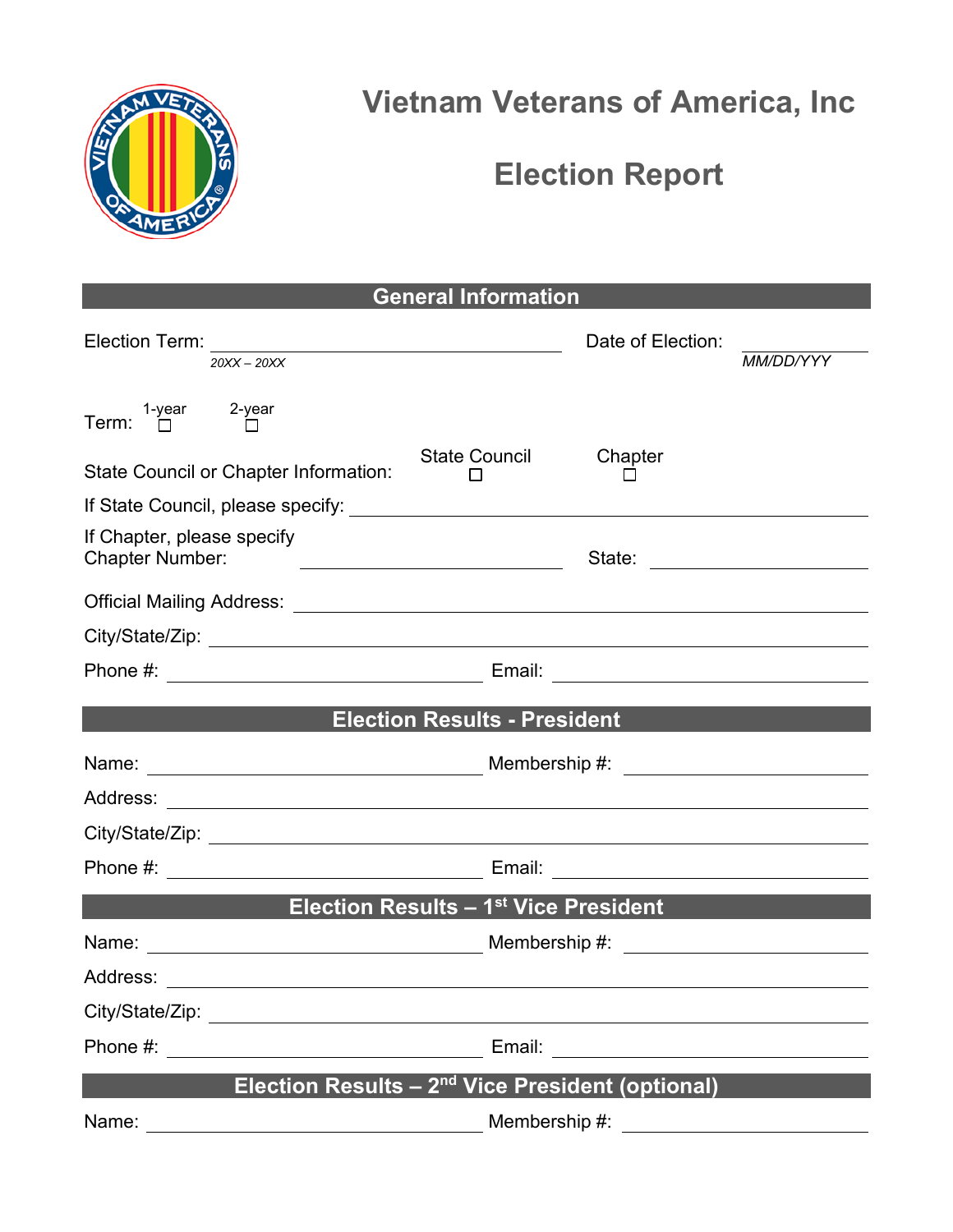| <b>Election Results - Secretary Election Results - Secretary</b>                                                                                                                                                               |                                                                   |  |  |  |
|--------------------------------------------------------------------------------------------------------------------------------------------------------------------------------------------------------------------------------|-------------------------------------------------------------------|--|--|--|
|                                                                                                                                                                                                                                |                                                                   |  |  |  |
|                                                                                                                                                                                                                                |                                                                   |  |  |  |
|                                                                                                                                                                                                                                |                                                                   |  |  |  |
|                                                                                                                                                                                                                                |                                                                   |  |  |  |
|                                                                                                                                                                                                                                | <b>Election Results - Treasurer Election Results</b>              |  |  |  |
|                                                                                                                                                                                                                                |                                                                   |  |  |  |
|                                                                                                                                                                                                                                |                                                                   |  |  |  |
|                                                                                                                                                                                                                                |                                                                   |  |  |  |
|                                                                                                                                                                                                                                |                                                                   |  |  |  |
|                                                                                                                                                                                                                                | <b>Certification</b>                                              |  |  |  |
|                                                                                                                                                                                                                                |                                                                   |  |  |  |
|                                                                                                                                                                                                                                | Date:<br>MM/DD/YYYY                                               |  |  |  |
|                                                                                                                                                                                                                                | <b>Section for State Council Only</b>                             |  |  |  |
|                                                                                                                                                                                                                                | Information authorized for public viewing on the Contacts webpage |  |  |  |
|                                                                                                                                                                                                                                |                                                                   |  |  |  |
|                                                                                                                                                                                                                                |                                                                   |  |  |  |
|                                                                                                                                                                                                                                |                                                                   |  |  |  |
|                                                                                                                                                                                                                                |                                                                   |  |  |  |
| <b>Section for Chapter Only</b>                                                                                                                                                                                                |                                                                   |  |  |  |
| Each Chapter shall submit election results to the (1) State Council and the<br>(2) National Membership Department no later than July 15 of the year in<br>which the election takes place. (WA Constitution: Article Section 9) |                                                                   |  |  |  |
| Send pages 1 & 2 to National; Send pages 1 - 3 to State Council                                                                                                                                                                |                                                                   |  |  |  |